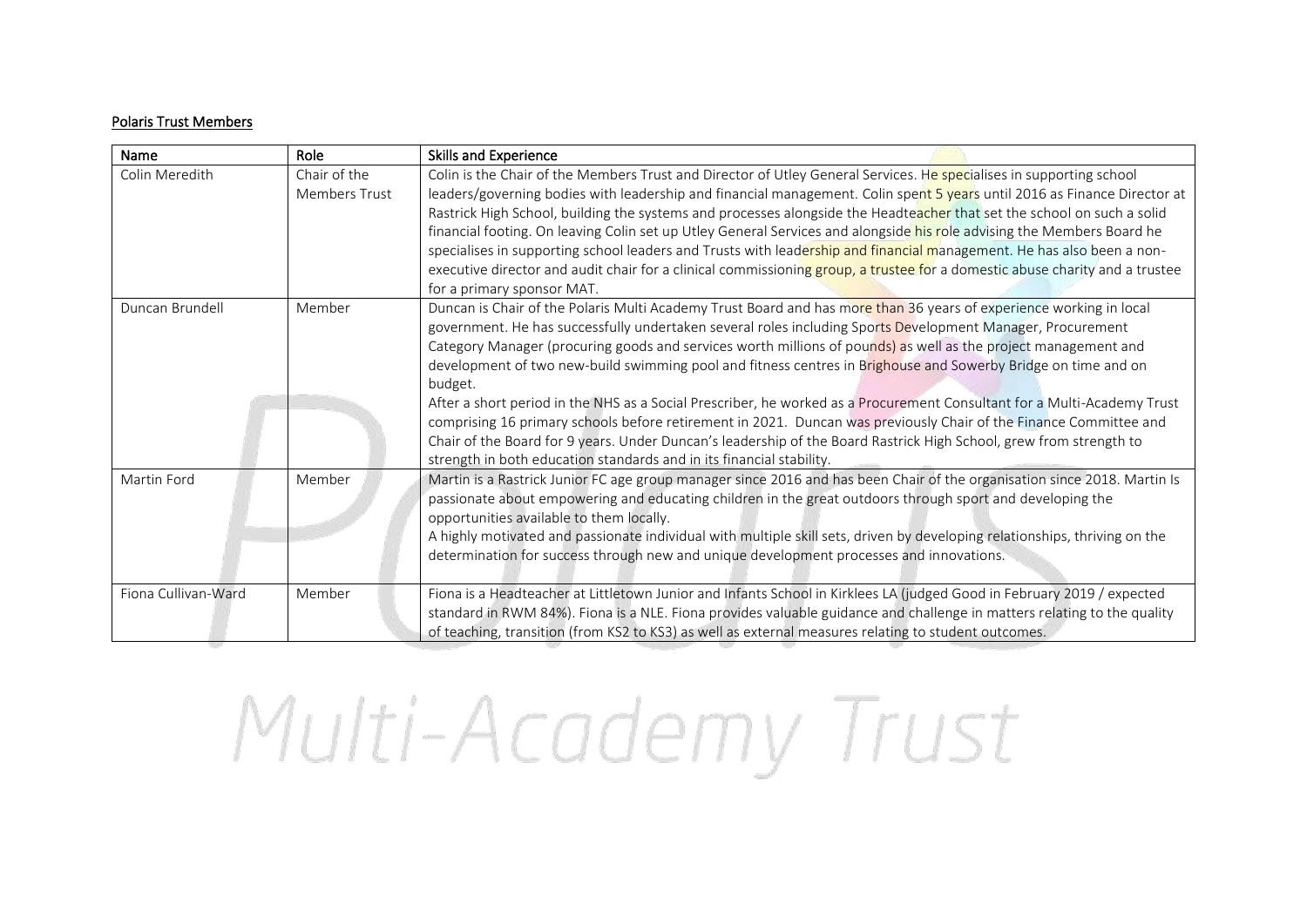## Polaris Trust Board

| Name            | Role                      | <b>Skills and Experience</b>                                                                                                |
|-----------------|---------------------------|-----------------------------------------------------------------------------------------------------------------------------|
| Duncan Brundell | Chair of the Board        | Duncan is Chair of the Polaris Multi Academy Trust Board. Recently retired from Calderdale Metropolitan Borough             |
|                 | of Directors              | Council as a Procurement Category Manager (currently managing no staff but, in his previous role in the CMBC leisure        |
|                 | sits on the               | sector Duncan managed 12 fulltime, 40 part time and 75 volunteers). Duncan was previously Chair of the Finance              |
|                 | Finance, Audit            | Committee, Chair of the Board (9 years). Under Duncan's leadership of the Board Rastrick High School, grew form             |
|                 | and Risk                  | strength to strength in both education standards and in its financial stability.                                            |
|                 | Committee                 |                                                                                                                             |
| Ian Philp       | Vice-Chair of the         | Ian retired in 2000; previously Headteacher of Horsforth High School, Leeds (Judged to be performing well above average     |
|                 | <b>Board of Directors</b> | in 2000 by Ofsted) and was a School Improvement Partner employed by Leeds Education Authority. Ian's previous role as       |
|                 | Chair of the Audit,       | a Headteacher enables him to have in-depth insight into the diligence required to effectively lead an academy budget        |
|                 | Risk and Finance          | and challenge the Headteacher on how monies can be best spent to have the most impact on student outcomes. Ian is           |
|                 | Committee                 | Chair of the Finance Audit and Risk Committee.                                                                              |
| Jackie Nellis   | Director                  | Jackie has a wealth of experience in education. She was a successful Headteacher, taking Halifax Academy to a good          |
|                 |                           | Ofsted inspection and in turn, transforming the quality of education for students in the highest area of deprivation in the |
|                 |                           | borough. Jackie latterly was appointed as the Assistant Director of Education and Children Services in Calderdale;          |
|                 |                           | accountable for the quality of education, wider support services and liaison with social care for children throughout       |
|                 |                           | Calderdale. This role meant that Jackie worked closely with Ofsted, the RSC and the DfE. Jackie is now a part time team     |
|                 |                           | member for the teaching school council, working closely with TSAs and TSHs in the development and implementation of         |
|                 |                           | research driven school to school improvement.                                                                               |
| Andrew Tatham   | <b>Director</b>           | Andrew is a retired Deputy Headteacher. He moved from the primary sector into the Higher Education, working at              |
|                 |                           | Bretton Hall Higher Education College in the area of Primary Teacher Training including curriculum development with the     |
|                 |                           | Schools Council and then with broader HE as Head of English, and then Head of Several Faculties across the Arts and         |
|                 |                           | Education. Andrew's final position before his retirement from HE was as the Senior Project Officer involved in the merger   |
|                 |                           | of Bretton Hall and the University of Leeds. Andrew was previously Chair of the Education Standards Committee at            |
|                 |                           | Rastrick High School and as such has a great deal of experience in examining school data and in turn questioning and        |
|                 |                           | challenging the Head of School and Senior Team in the academic progress students make at the school.                        |
|                 |                           |                                                                                                                             |
| Nick Midgley    | Director,                 | Owner of Nick Midgley Design; architect. Nick provides invaluable advice and guidance on the school's building and          |
|                 | sits on the               | maintenance programme. Nick is also Vice Chair of Carr Green Junior School (judged outstanding). Nick has been a            |
|                 | Finance, Audit            | Director at the school since 2015.                                                                                          |
|                 | and Risk                  |                                                                                                                             |
|                 | Committee                 |                                                                                                                             |
|                 |                           |                                                                                                                             |
|                 |                           |                                                                                                                             |